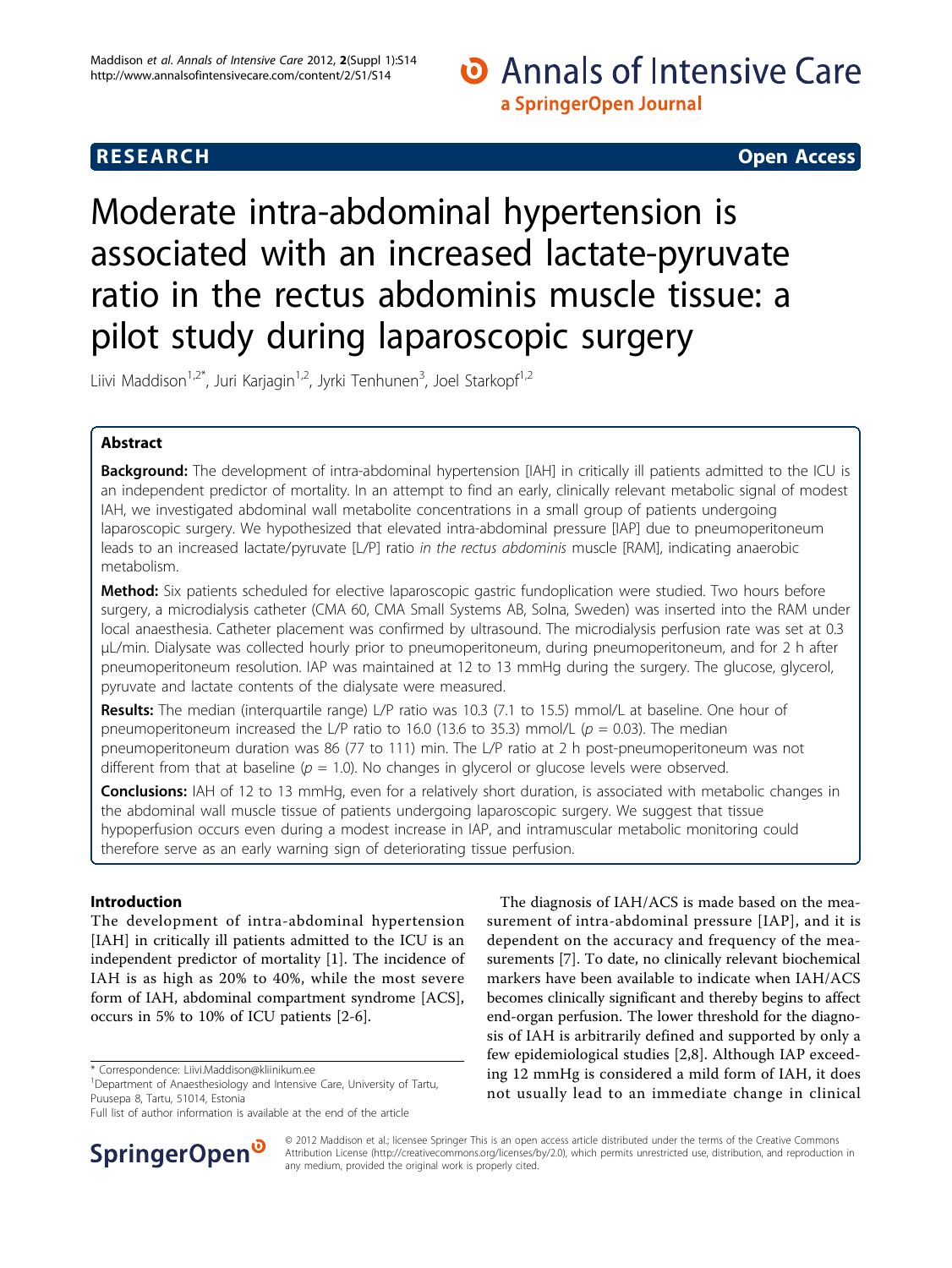behaviour or decision-making [\[3](#page-4-0)]. At IAP values ranging from 12 to 15 mmHg, many clinicians simply wait and monitor the progression of the clinical condition rather than make changes to the treatment. Decreasing urine output is often the primary clinical trigger for initiating treatment to decrease IAP. However, it is reasonable to assume that tissue perfusion may have already been severely jeopardized by the time of onset of oliguria or anuria. In the present pilot study, we examined whether a short-lasting IAH at 12 mmHg is associated with altered oxidative tissue metabolism indicative of tissue hypoperfusion.

Microdialysis has been successfully used in animal experiments to assess metabolic changes during IAH. A high lactate-pyruvate [L/P] ratio was detected in the dialysate from the rectus abdominis muscle [RAM] in animal models of severe IAH [[9](#page-4-0)]. More generally, microdialysis has been used to monitor oxidative metabolism in patients with severe brain injury as well as during liver transplantation, plastic surgery and cardiovascular surgery [\[10-13\]](#page-4-0). In all of these studies, an increased L/P ratio has been used as a marker of tissue ischemia.

In an attempt to find an early metabolic signal of IAH, we measured the abdominal wall metabolite concentrations in a small group of patients undergoing laparoscopic surgery. We hypothesized that IAP elevation during pneumoperitoneum leads to insufficient tissue perfusion of the RAM and that the L/P ratio is increased in parallel as a signal of anaerobic metabolism.

## Materials and methods

The study was approved by the University of Tartu Ethics Review Committee on Human Research (protocol number: 170/T-11 28.04.2008). Informed consent was obtained prior to inclusion in the study. The study was performed in accordance with the Helsinki Declaration. Because this was a prospective observational study and not an interventional trial, we did not register the study with clinicaltrials. gov.

## Patients

Eight patients scheduled for elective laparoscopic surgery were enrolled. Two of these patients were excluded because of catheter misplacement during the surgery. All patients underwent laparoscopic gastric fundoplication. Altogether, three women and three men with a median age of 36 (30 to 42) years were studied. The patients' median body mass index was 26.2 (23.3 to 28.1), and the median haemoglobin concentration before surgery was 145  $(137 \text{ to } 160) \text{ g/L}.$ 

## Anaesthesia and surgery

Five patients received sodium thiopental and one patient received propofol for the induction of general anaesthesia.

During all surgeries, anaesthesia was maintained with sevoflurane with  $FiO<sub>2</sub>$  ranging from 30% to 50%, as decided by the attending anaesthesiologist. Atracurium besylate (GlaxoSmithKline, Greenford, UK) was used as a muscle relaxant. To ensure an equal degree of muscle relaxation in every patient, the dose was adjusted according to kinesiomyography (E-NMT, Datex, Helsinki, Finland). Ventilators were set in volume-controlled mode and regulated to achieve normal (35 to 45 mmHg) end-tidal  $CO<sub>2</sub>$ . The end-expiratory pressure was set at 0 cmH<sub>2</sub>O. Patient vital signs during anaesthesia were recorded with a GE Aisys anaesthesia machine (GE Datex Ohmeda Aisys, Helsinki, Finland). Blood samples for lactate measurements were drawn from an arterial cannula before and after pneumoperitoneum. Pneumoperitoneum was introduced by insufflation of  $CO<sub>2</sub>$  at the beginning of surgery. The IAP was held at 12 to 13 mmHg using an automated insufflator.

## Microdialysis

Two hours before surgery, a microdialysis catheter (CMA 60, CMA Small Systems AB, Solna, Sweden) was inserted into the RAM under local anaesthesia (2% lidocaine). Catheter placement was confirmed by ultrasound (Micro-Maxx, SonoSite Inc., Bothell, WA, USA). The microdialysate perfusion rate was set at 0.3 μL/min. Dialysate was collected hourly prior to pneumoperitoneum, during pneumoperitoneum, and for 2 h after pneumoperitoneum resolution. The samples were stored in a freezer at -80°C for a maximum of 10 months at Tartu University Hospital, Estonia and were sent to Tampere University Hospital in a single shipment for further analysis. The glucose, lactate, pyruvate and glycerol contents of the microdialysates were measured with a CMA 600 analyser (CMA Small Systems AB, Solna, Sweden).

#### Statistical analyses

This was a pilot study, and prior RAM L/P ratio data for IAH in humans were not available. We were therefore not able to perform any meaningful power calculations for sample size estimation. Rather, these data will be used for those purposes in future studies to allow for adequate sample size calculation. The first analysis was undertaken after obtaining data from six patients. Statistical analysis was performed using GraphPad Prism 5.02 (GraphPad Software, Inc., San Diego, CA, USA). The Wilcoxon matched-pairs test (non-parametric) was used to test the median differences in paired data. Data are presented as medians with interquartile ranges. Differences were considered statistically significant at  $p < 0.05$ .

## Results

The surgery and clinical course were uneventful in each patient. One patient experienced syncope before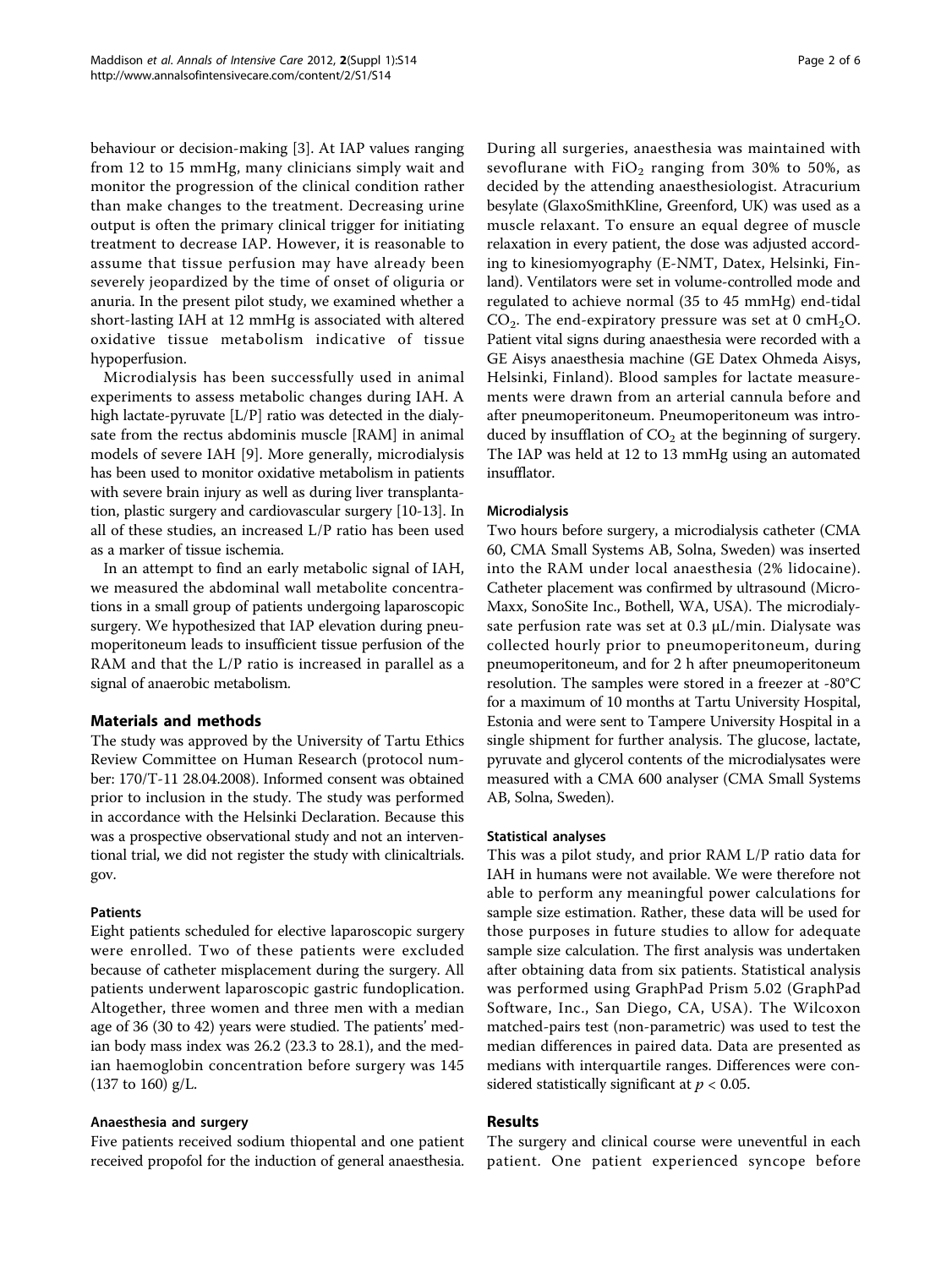anaesthesia during intravenous line insertion. This resolved quickly upon the intravenous [IV] injection of 1 mg atropine. During the surgery, this patient's mean arterial pressure [MAP] was 94 (88 to 103) mmHg. The average volume of IV infusions administered during the operations was 1,600 (1,375 to 1,825) mL. The median pneumoperitoneum duration was 86 (77 to 111) min. IAP during the surgery was stable at 12 (12 to 13) mmHg. The patient's global haemodynamics were stable. The median MAP during pneumoperitoneum was 77 (74 to 94) mmHg, and the median abdominal perfusion pressure [APP] was 65 (62 to 82) mmHg. The median duration of MAP  $\leq 65$  mmHg was 1.5 (0.0 to 13.8) min. The median blood lactate level was 0.7 (0.6 to 1.4) mmol/L before and 1.0 (0.6 to 1.5) mmol/L after pneumoperitoneum ( $p = 0.2$ ). The median arterial pCO<sub>2</sub> was 34.6 (32.9 to 39.9) mmHg before and 43.0 (42.0 to 45.7) mmHg after pneumoperitoneum ( $p = 0.003$ ).

The L/P ratio increased during pneumoperitoneum in all patients. The median L/P ratio was 10.3 (7.1 to 15.5) mmol/L at baseline, and it increased to 16.0 (13.6 to 35.6) mmol/L after 1 h of pneumoperitoneum ( $p = 0.03$ ). L/P ratio values were not correlated with MAP or APP. Individual dynamics are shown in Figure 1. The patient who suffered from syncope at preparation to anaesthesia had normal baseline values, but a marked increase was observed in the L/P ratio, from 1.2 to 54.1 mmol/L, during pneumoperitoneum. This individual maintained a high L/ P ratio during the 2 h of observation after pneumoperitoneum. In the other patients, we observed a gradual decrease of the L/P ratio to the previous baseline level by 2 h after the end of pneumoperitoneum (Figure 2).

The median RAM tissue glucose level at baseline was 3.3 (0.1 to 4.4) mmol/L (Figure 3). The surgery did not cause significant changes, although a trend of decreasing glucose levels during pneumoperitoneum was observed. At 60 min of pneumoperitoneum, the glucose level was





1.6 (1.0 to 4.2) mmol/L ( $p = 0.44$ ), and at 80 to 120 min, the level was 0.9 (0.1 to 4.4) mmol/L ( $p = 0.81$ ). The blood glucose level increased to 4.4 (2.1 to 6.1) mmol/L ( $p = 0.06$ ) at 1 h after pneumoperitoneum and was 2.7 (0.02 to 6.1) mmol/L ( $p = 0.75$ ) at 2 h after the pneumoperitoneum.

The median glycerol level at baseline was 103 (65 to 169) μmol/L (Figure [4](#page-3-0)). During pneumoperitoneum, the level increased to 245 (117 to 384) μmol/L ( $p = 0.06$ ) at 60 min and to 326 (144 to 730)  $\mu$ mol/L (p = 0.13) at 80 to 120 min. At 1 h after pneumoperitoneum, the

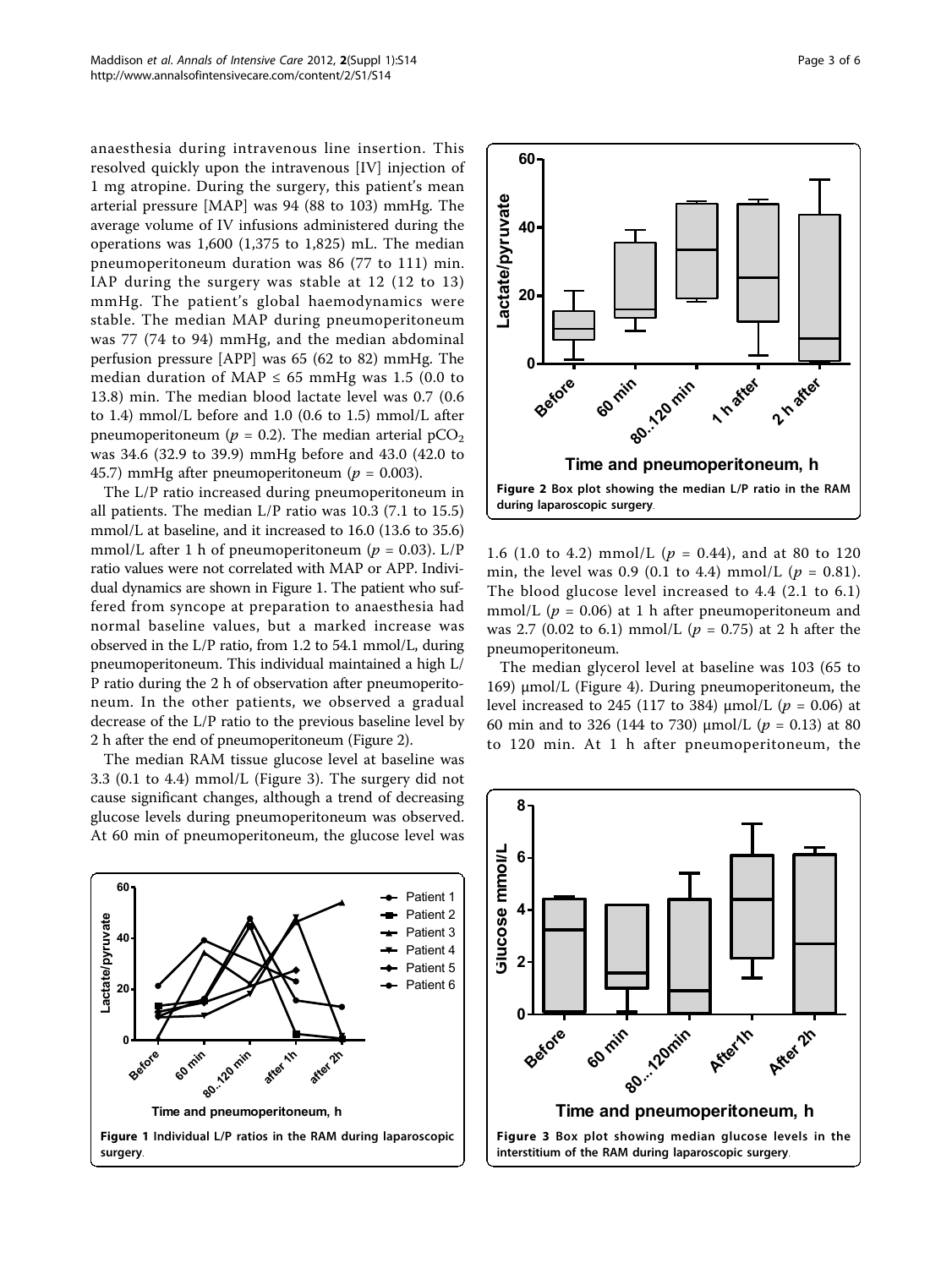<span id="page-3-0"></span>

glycerol level was 204 (84 to 284)  $\mu$ mol/L ( $p = 0.31$ ), and at 2 h after pneumoperitoneum, the glycerol level was 155 (105 to 272)  $\mu$ mol/L ( $p = 0.63$ ).

### **Discussion**

The present study demonstrates that IAP increases to only 12 mmHg for a relatively short duration are associated with metabolic changes in the abdominal wall muscle tissue of patients undergoing laparoscopic surgery. This indicates that anaerobic metabolism, and thereby RAM hypoperfusion, occurs upon very modest increases of IAP.

Several recent studies have shown that an increase in the mean IAP is associated with adverse ICU outcomes [[2,](#page-4-0)[14](#page-5-0)-[16\]](#page-5-0). However, the time course of IAP-related adverse events in humans is poorly understood. To address this issue, we used microdialysis-aided sample collection from the extravascular space of the RAM. The RAM is surrounded by a tight sheet of fascia, which makes the muscle-fascia compartment relatively noncompliant. Thereby, the pressure in the intraabdominal cavity is reflected to the muscle tissue and its perfusion. Meier and co-workers used a similar microdialysis approach in a rat model of IAH. They showed that during a 3-h period of IAP at 20 mmHg, the L/P ratio in the RAM tissue increased significantly, indicating ischemia and energy failure. To the best of our knowledge, the present study is the first to make similar observations in humans. Our findings are generally in accordance with previous animal experiments [\[9\]](#page-4-0). Notably, metabolic changes in the human RAM tissue were observed at lower levels of IAP than those that were found to cause metabolic changes in rats.

The limitations of our study include its small sample size and microdialysis-related problems, specifically catheter displacement before or during surgery in two patients. The first limitation is expected, given that we are reporting these results as a pilot trial. The latter reflects the limitations of the method per se. Microdialysis is an invasive, relatively expensive and time-consuming procedure. Therefore, this study lacks comparative data from control patients or other anatomical regions of the same patient. Because the insertion of a central venous line was not clinically indicated in these patients, we also did not measure global indices of preload and circulation, which would be required for an in-depth interpretation of the microdialysis data. However, the observed arterial blood pressure and heart rate dynamics do not suggest remarkable alterations in cardiac output during pneumoperitoneum.

The L/P ratio of a tissue reflects its reaction to changing oxygen and glucose supplies [\[17](#page-5-0)], and it is a better marker of cell ischemia than lactate alone [\[18](#page-5-0)]. Lactate might also be produced under aerobic conditions [[19](#page-5-0)], while the L/P ratio is a specific marker of anaerobic conditions. In severe sepsis, the L/P ratio is an independent predictor of 28-day mortality [[20\]](#page-5-0). One possible explanation for this observation is that it may reflect the reduced activity of pyruvate dehydrogenase, which leads to the anaerobic metabolism of pyruvate to lactate and an elevated L/P ratio [[19](#page-5-0),[21\]](#page-5-0). During endotoxin shock, the L/P ratio of pre-hepatic venous blood can be increased due to the intestinal uptake of pyruvate [\[22\]](#page-5-0).

During ischemia, both the oxygen and the glucose supply to the tissue are compromised. Inadequate delivery combined with increased uptake leads to a marked decrease in the interstitial glucose levels during severe ischemia [[23\]](#page-5-0). We observed a decrease in dialysate glucose levels in our patients, although this trend was not statistically significant. It may be speculated that a moderate increase in IAP due to pneumoperitoneum for laparoscopy is not severe enough to deprive glucose delivery to the RAM tissue in these patients.

Elevated tissue glycerol levels indicate cell membrane damage. Bäckström et al. have demonstrated that mesenteric vein glycerol is an indicator of splanchnic ischemia [\[19\]](#page-5-0). We observed no significant changes in RAM glycerol; however, there was a trend toward higher glycerol levels during pneumoperitoneum, which may further support the idea that tissue injury is caused by increased IAP.

IAH has a global impact on the human body. It results in a variable series of pathophysiological consequences, the specifics of which depend on the underlying diagnosis [[24](#page-5-0)]. Although epidemiological studies suggest a threshold of 12 mmHg for the diagnosis of IAH, it is doubtful whether a single IAP level can be universally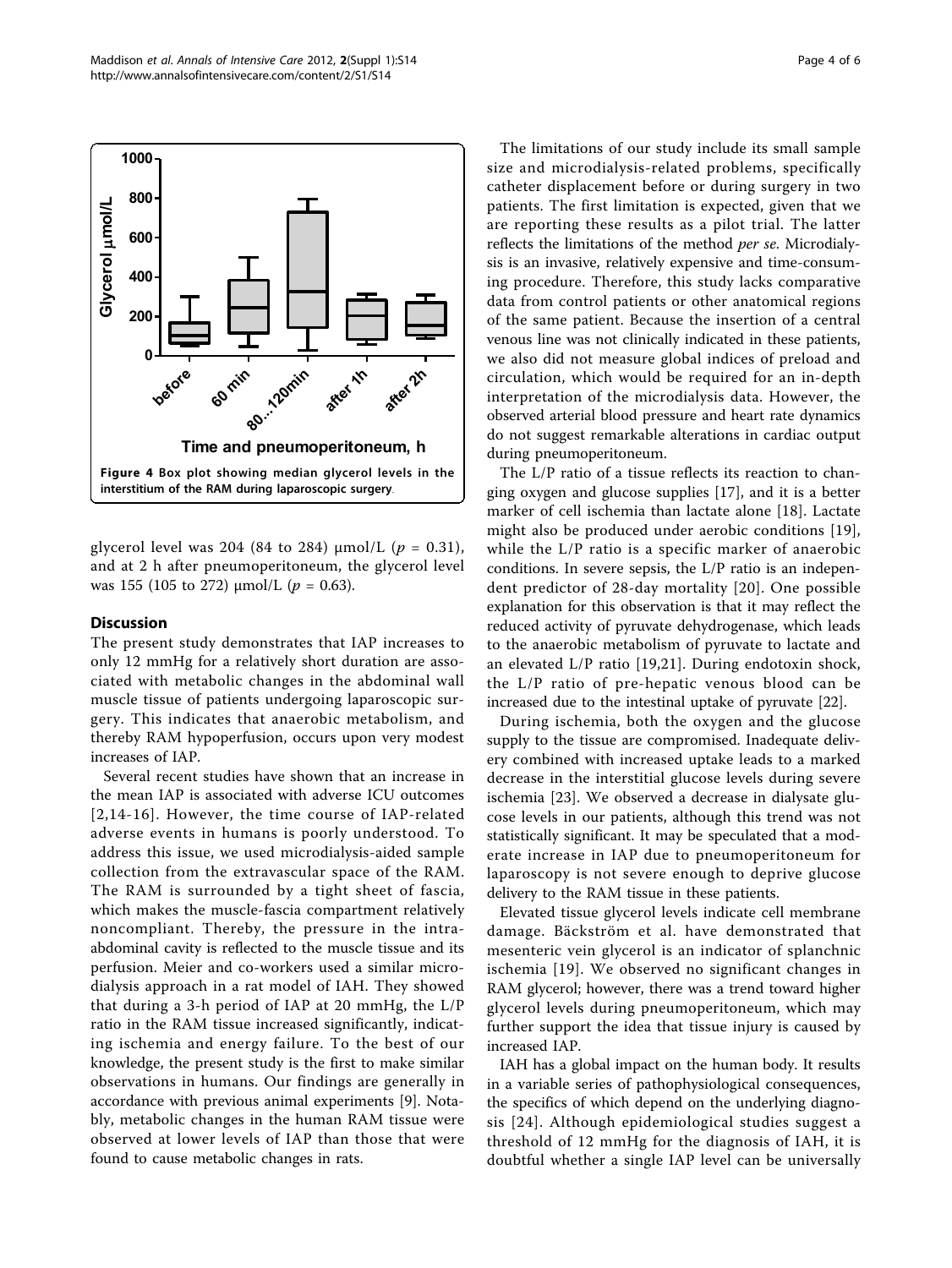<span id="page-4-0"></span>applied as a critical level for all patients. It remains unclear whether any subclinical effects of IAP may be inferred before detectable organ dysfunction. One good example of a work on this topic is a study by Kirkpatrick et al., who demonstrated that ultrasound measurements of renal blood flow correlate with IAH in pigs [[25\]](#page-5-0). Renal blood flow was impaired prior to a decrease in urine output, an obvious and common symptom of renal dysfunction caused by increased IAP. These results are supported by those of Wauters et al., who showed that IAH is associated with decreased renal blood flow and blood flow redistribution away from the kidney [[26\]](#page-5-0). Olofsson et al. have demonstrated altered intestinal microcirculation in a similar experimental setting with a stepwise increase in IAP by  $CO<sub>2</sub>$  insufflation [[27\]](#page-5-0). In all of these animal experiments, significant changes were described at markedly high levels of IAP. The results of the present study, in which an increased L/P ratio in the rectus muscle tissue of our patients was observed after only 1 h of moderate IAH, are surprising. However, it remains unclear whether the observed metabolic changes in RAM are directly related to the altered perfusion of intra-abdominal organs, whether they are related to clinical outcome and whether patient treatment should be modified based on these metabolic changes. The results indicate that IAP levels of 12 mmHg are associated with unfavourable metabolic conditions, and they therefore support the recommended IAH grading [5]. The European practice guidelines for pneumoperitoneum in laparoscopic surgery states that IAP levels higher than 12 mmHg should be avoided and that the duration of the procedure must be kept as short as possible [\[28\]](#page-5-0).

#### Conclusions

The present study demonstrates that even a mild to moderate increase of IAP for a short duration is associated with unfavourable metabolic changes in the RAM. Further investigation is required to evaluate whether microdialysis can be used as a diagnostic tool for the detection and grading of IAH.

#### Abbreviations

ACS: abdominal compartment syndrome; APP: abdominal perfusion pressure; GE: General Electric; IAH: intra-abdominal hypertension; IAP: intra-abdominal pressure; IV: intravenous; L/P ratio: lactate-to-pyruvate ratio; MAP: mean arterial pressure; RAM: rectus abdominis muscle.

#### Acknowledgements

This work was supported by the Estonian Science Foundation grants 6950 and 7761 and by external funding for the CCM-Research Group - Tampere (JTE). We thank Dr. Sam De Silva from the Frimley Park Hospital NHS Foundation Trust for the linguistic support. This study was supported by the European Union through the European Social Fund.

This article has been published as part of Annals of Intensive Care Volume 2 Supplement 1, 2012: Diagnosis and management of intra-abdominal hypertension and abdominal compartment syndrome. The full contents of

the supplement are available online at [http://www.annalsofintensivecare.](http://www.annalsofintensivecare.com/supplements/2/S1) [com/supplements/2/S1.](http://www.annalsofintensivecare.com/supplements/2/S1)

#### Author details

<sup>1</sup>Department of Anaesthesiology and Intensive Care, University of Tartu, Puusepa 8, Tartu, 51014, Estonia. <sup>2</sup>Anaesthesiology and Intensive Care Clinic Tartu University Hospital, Puusepa 8, Tartu, 51014, Estonia. <sup>3</sup>Critical Care Medicine Research Group, Department of Intensive Care Medicine, Tampere University Hospital, Teiskontie 35, PL 2000, Tampere, 33521, Finland.

#### Authors' contributions

LM participated in the design of the study, data acquisition and analysis, and drafted the first version of the manuscript. JK was involved in the study design and data acquisition, and revised the manuscript. JS contributed to the concept and the design of the study, and revised the manuscript. JT contributed to the laboratory analysis, data processing and critical revision of the manuscript. All authors have read and approved the final manuscript.

#### Competing interests

The authors declare that they have no competing interests.

#### Published: 5 July 2012

#### References

- 1. Malbrain ML, Deeren D, De Potter T: [Intra-abdominal hypertension in the](http://www.ncbi.nlm.nih.gov/pubmed/15758597?dopt=Abstract) [critically ill: it is time to pay attention.](http://www.ncbi.nlm.nih.gov/pubmed/15758597?dopt=Abstract) Curr Opin Crit Care 2005, 11:156-157.
- 2. Malbrain ML, Chiumello D, Pelosi P, Bihari D, Innes R, Ranieri VM, Del Turco M, Wilmer A, Brienza N, Malcangi V, Cohen J, Japiassu A, De Keulenaer BL, Daelemans R, Jacquet L, Laterre PF, Frank G, de Souza P, Cesana B, Gattinoni L: [Incidence and prognosis of intraabdominal](http://www.ncbi.nlm.nih.gov/pubmed/15699833?dopt=Abstract) [hypertension in a mixed population of critically ill patients: a multiple](http://www.ncbi.nlm.nih.gov/pubmed/15699833?dopt=Abstract)[center epidemiological study.](http://www.ncbi.nlm.nih.gov/pubmed/15699833?dopt=Abstract) Crit Care Med 2005, 33:315-322.
- 3. Vidal MG, Weisser JR, Gonzalez F, Toro MA, Loudet C, Balasini C, Canales H, Reina R, Estenssoro E: [Incidence and clinical effects of intra-abdominal](http://www.ncbi.nlm.nih.gov/pubmed/18520642?dopt=Abstract) [hypertension in critically ill patients.](http://www.ncbi.nlm.nih.gov/pubmed/18520642?dopt=Abstract) Crit Care Med 2008, 36:1823-1831.
- Ball CG, Kirkpatrick AW, McBeth P: [The secondary abdominal](http://www.ncbi.nlm.nih.gov/pubmed/18841232?dopt=Abstract) [compartment syndrome: not just another post-traumatic complication.](http://www.ncbi.nlm.nih.gov/pubmed/18841232?dopt=Abstract) Can J Surg 2008, 51:399-405.
- 5. Malbrain ML, Cheatham ML, Kirkpatrick A, Sugrue M, Parr M, De Waele J, Balogh Z, Leppäniemi A, Olvera C, Ivatury R, D'Amours S, Wendon J, Hillman K, Johansson K, Kolkman K, Wilmer A: [Results from the](http://www.ncbi.nlm.nih.gov/pubmed/16967294?dopt=Abstract) [International Conference of Experts on Intra-abdominal Hypertension](http://www.ncbi.nlm.nih.gov/pubmed/16967294?dopt=Abstract) [and Abdominal Compartment Syndrome. I. Definitions.](http://www.ncbi.nlm.nih.gov/pubmed/16967294?dopt=Abstract) Intensive Care Med 2006, 32:1722-1732.
- 6. De Waele JJ, Hoste E, Malbrain ML: [Decompressive laparotomy for](http://www.ncbi.nlm.nih.gov/pubmed/16569255?dopt=Abstract) [abdominal compartment syndrome-a critical analysis.](http://www.ncbi.nlm.nih.gov/pubmed/16569255?dopt=Abstract) Crit Care 2006, 10:R51.
- 7. Cheatham ML, Malbrain ML, Kirkpatrick A, Sugrue M, Parr M, De Waele J, Balogh Z, Leppäniemi A, Olvera C, Ivatury R, D'Amours S, Wendon J, Hillman K, Wilmer A: [Results from the International Conference of Experts](http://www.ncbi.nlm.nih.gov/pubmed/17377769?dopt=Abstract) [on Intra-abdominal Hypertension and Abdominal Compartment](http://www.ncbi.nlm.nih.gov/pubmed/17377769?dopt=Abstract) [Syndrome. II. Recommendations.](http://www.ncbi.nlm.nih.gov/pubmed/17377769?dopt=Abstract) Intensive Care Med 2007, 33:951-962.
- 8. De Keulenaer BL, De Waele JJ, Powell B, Malbrain ML: [What is normal](http://www.ncbi.nlm.nih.gov/pubmed/19242675?dopt=Abstract) [intra-abdominal pressure and how is it affected by positioning, body](http://www.ncbi.nlm.nih.gov/pubmed/19242675?dopt=Abstract) [mass and positive end-expiratory pressure?](http://www.ncbi.nlm.nih.gov/pubmed/19242675?dopt=Abstract) Intensive Care Med 2009, 35:969-976.
- 9. Meier C, Contaldo C, Schramm R, Holstein JH, Hamacher J, Amon M, Wanner GA, Trentz O, Menger MD: [Microdialysis of the rectus abdominis](http://www.ncbi.nlm.nih.gov/pubmed/17576536?dopt=Abstract) [muscle for early detection of impending abdominal compartment](http://www.ncbi.nlm.nih.gov/pubmed/17576536?dopt=Abstract) [syndrome.](http://www.ncbi.nlm.nih.gov/pubmed/17576536?dopt=Abstract) Intensive Care Med 2007, 33:1434-1443.
- 10. Engstrom M, Polito A, Reinstrup P, Romner B, Ryding E, Ungerstedt U, Nordstrom CH: [Intracerebral microdialysis in severe brain trauma: the](http://www.ncbi.nlm.nih.gov/pubmed/15796380?dopt=Abstract) [importance of catheter location.](http://www.ncbi.nlm.nih.gov/pubmed/15796380?dopt=Abstract) J Neurosurg 2005, 102:460-469.
- 11. Nowak G, Ungerstedt J, Wernerson A, Ungerstedt U, Ericzon BG: [Hepatic](http://www.ncbi.nlm.nih.gov/pubmed/14605976?dopt=Abstract) [cell membrane damage during cold preservation sensitizes liver grafts](http://www.ncbi.nlm.nih.gov/pubmed/14605976?dopt=Abstract) [to rewarming injury.](http://www.ncbi.nlm.nih.gov/pubmed/14605976?dopt=Abstract) J Hepatobiliary Pancreat Surg 2003, 10:200-205.
- 12. Roidmark J, Heden P, Ungerstedt U: [Prediction of border necrosis in skin](http://www.ncbi.nlm.nih.gov/pubmed/10706203?dopt=Abstract) [flaps of pigs with microdialysis.](http://www.ncbi.nlm.nih.gov/pubmed/10706203?dopt=Abstract) J Reconstr Microsurg 2000, 16:129-134.
- 13. Langemann H, Habicht J, Mendelowitch A, Kanner A, Alessandri B, Landolt H, Gratzl O: Microdialytic monitoring during a cardiovascular operation. Acta Neurochirurg (Suppl) 1996, 67:70-74.